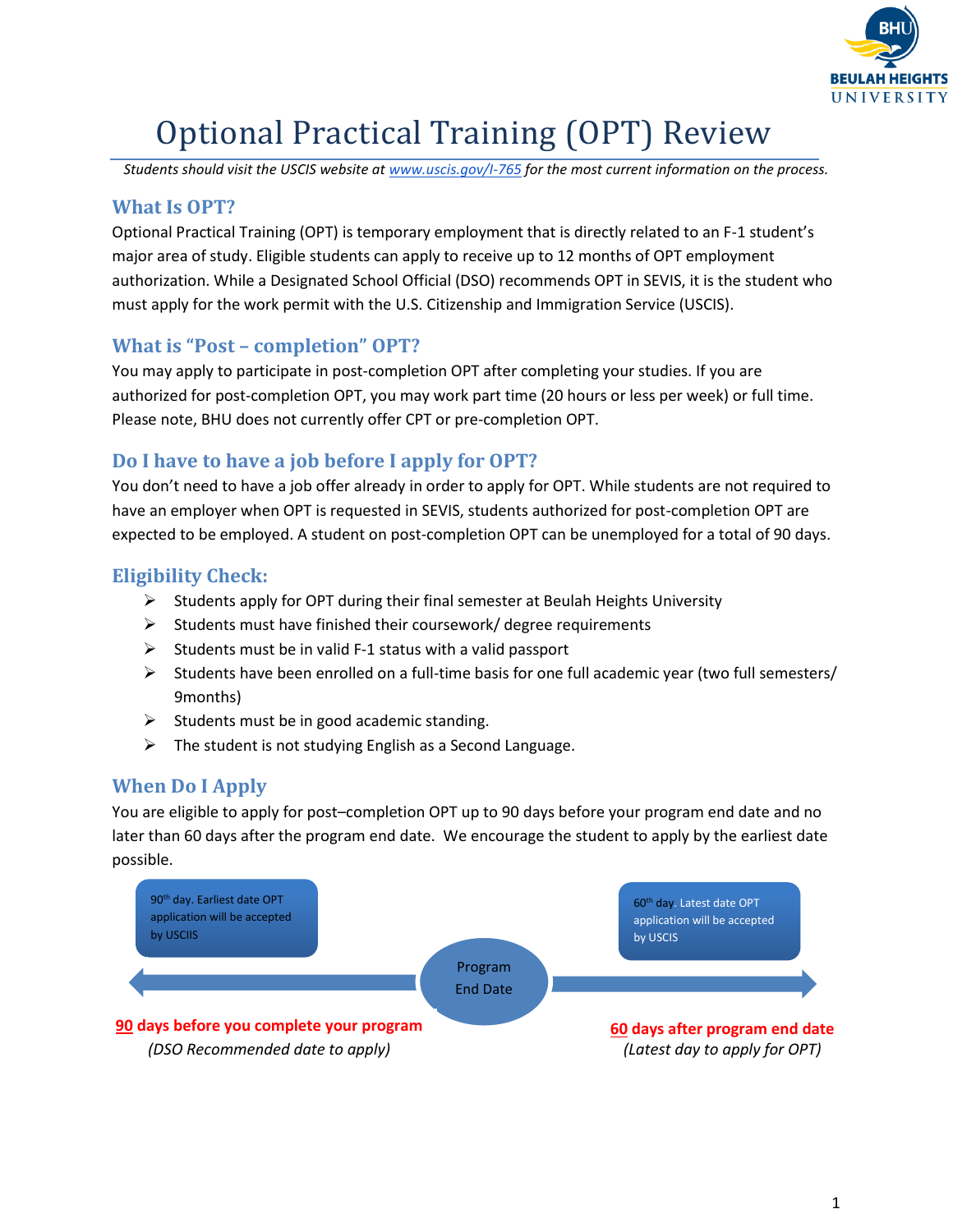

# **Application Process**

### **How to Apply**

To initiate the process with the International Student Affairs Office, the student must submit the Beulah Heights University **OPT Request Form** *(found on the website)* t[o isa@beulah.edu.](mailto:isa@beulah.edu) Please allow atleast 3-5 business days for our office to review your status and process the OPT Form I-20.



*Please note, the student must be confirmed on the graduation list by the Registrar's Office of all graduates. To verify the student is in the final semester, the student may contact their academic advisor to review remaining courses.* 

# **Documents Required in the OPT Application Packet to USCIS**

- ❏ **Application Fee payment - \$410** *(Non-refundable)* 
	- Payment option Check (personal or money order) OR **Form G-1450** for credit card payment \*\*\**Cash not accepted\*\*\**
	- Pay to the Order of: "**U.S. Department of Homeland Security"**
- ❏ **Original Form I-765, Application for Employment Authorization**
	- Download most recent form from USCIS website <https://www.uscis.gov/i-765>
	- We Highly RECOMMEND that you complete the form ELECTRONICALLY to minimize handwriting discrepancies
	- Applicant's HANDWRITTEN SIGNATURE is required in black ink.
- ❏ **Original Form G-1145, E-Notification of Application / Text Message Update (Optional)**

#### ❏ **Two (2) U.S. Style Passport Photos (2 by 2 inches)**

- On the back of your photos, write your name, SEVIS Number, and I-94 number
- Must be in color, white background, and taken recently
- ❏ **Photocopy of I-94 (paper or electronic)** 
	- Electronic I-94 can be retrieved online at **<https://i94.cbp.dhs.gov/I94/#/home>**
- ❏ **Photocopy of Passport photo page** *(Must be valid/ unexpired)*
- ❏ **Photocopy of F-1 visa photo page**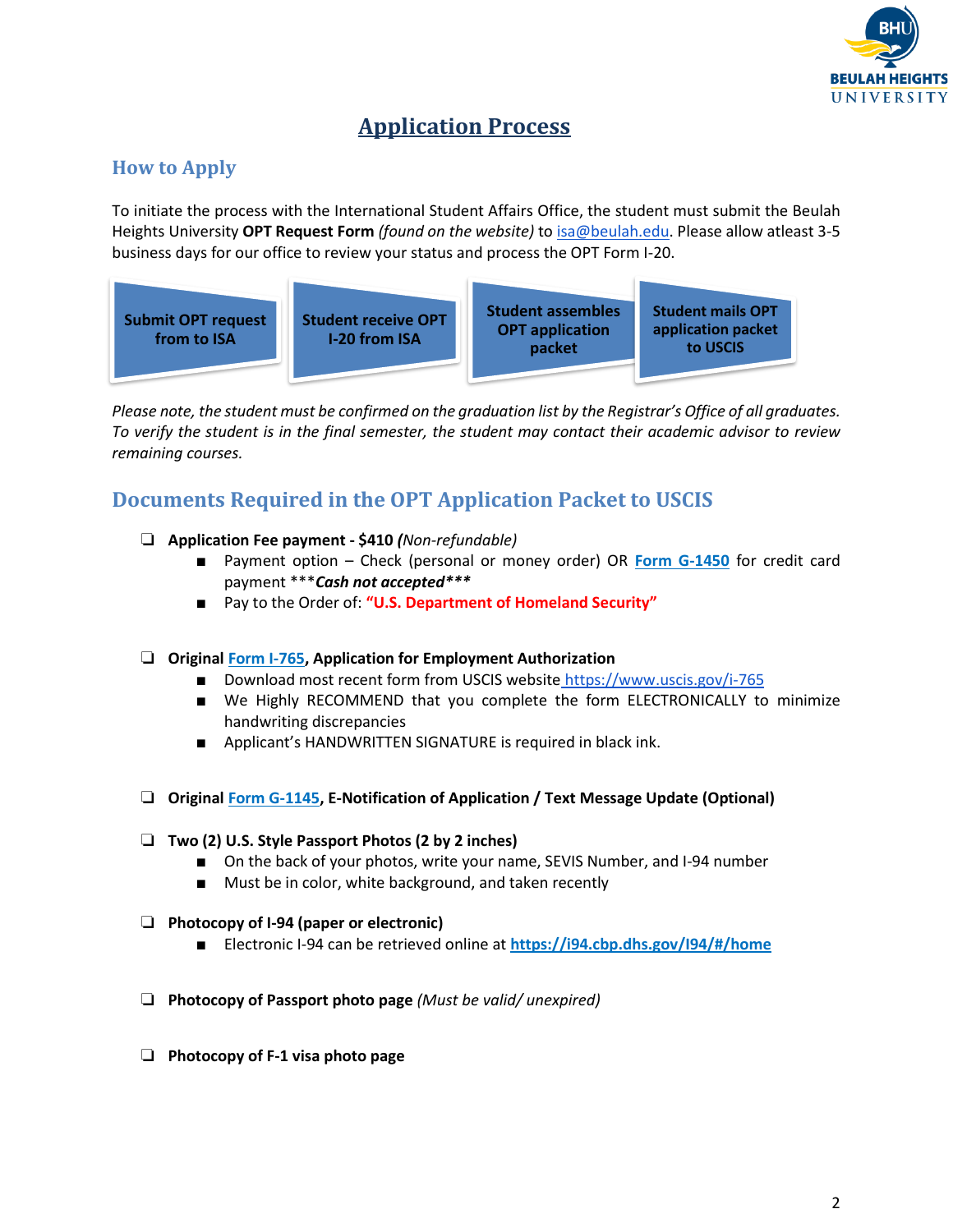

- ❏ **Endorsed OPT I-20** *(given by DSO)*
	- The DSO will provide the endorsed OPT Form I-20 once all required documentation has been gathered. Please note the student must submit the complete application to USCIS within 30 days of the DSO endorsement date.
	- Student will receive two copies (one for your record; one for mailing with your application). Your new I-20 will show the OPT recommendation on page 2. Student must sign and date the "Student Attestation" section.
- ❏ **Additional Supporting Documentation** *(If applicable)*
	- Photocopies of all previously issued EAD Cards (front and back), and OPT I-20s
	- Photocopy Social Security Card
	- Photocopy of I797 Approval Notice if you changed status in the U.S.

### **Mailing the OPT Application Packet to USCIS**

When all documents are gathered, the student should mail the complete application and required documentation to one of the following addresses (based on your desired mail carrier).

#### **Where to File** *(USCIS Dallas Lockbox)*

**Option 1: For U.S. Postal Service** (USPS):

**Option2: For FedEx, UPS, and DHL deliveries:**

USCIS P.O. Box 660867 Dallas, TX 75266 USCIS Attn: NFB AOS 2501 S. State Hwy. 121 Business Suite 400 Lewisville, TX 75067

#### *Reminder:*

- ➢ *The OPT application MUST arrive at the USCIS Service Center within 30 days from the date the OPT recommendation was made in SEVIS by the DSO*
- ➢ *USCIS will deny any applications that are received before or after the filing period - no exceptions*
- $\triangleright$  Students should visit the USCIS website at [www.uscis.gov/I-765](http://www.uscis.gov/I-765) or call our National Customer Service at 1-800-375-5283 for the most current information about where to file this application.

### **When You Receive the I-797 Approval Notice and EAD Card**

- ❏ **Reporting Requirements** Submit approval documents t[o dso@beulah.edu.](mailto:dso@beulah.edu)
	- I-797 Approval Notice
	- EAD (Employment Authorization Document)

#### **Reporting Employment (Following Approval from USCIS)**

Following approval, the student will be responsible for reporting the place of employment directly to the SEVIS record. Please note students can only accrue 90 days of unemployment from the approval date. *Refer to the steps below.*